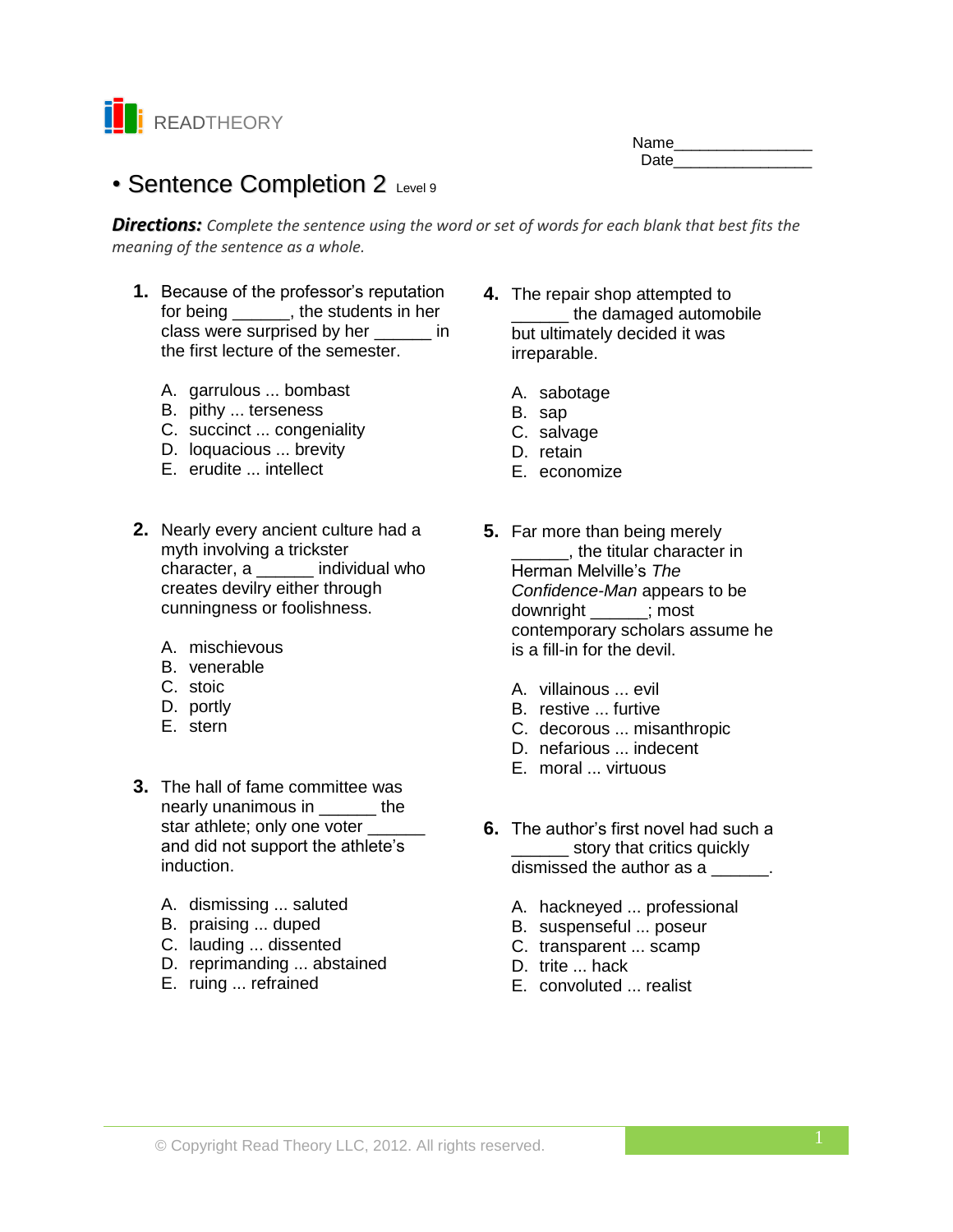# **Answers and Explanations**

## **1) D**

To figure out what the missing words are, try to predict their definitions by using keywords from the prompt. Here, the keyword is "because," which sets up a cause-and-effect relationship between the two parts of the sentence. This means that the first clause explains why the students "were surprised" by the first lecture. The prompt does not give enough information to figure out what the missing words are, but they must be opposites of each other. After all, if the words had the same meaning, then the students would not be "surprised," as the professor's reputation would have been upheld by acting the same way in the first lecture. The correct choice will, therefore, provide a pair of opposites. *Loquacious* means talkative, while *brevity* is conciseness. These are opposites, so choice **(D)** is correct.

**(A)** is incorrect because it does not provide a pair of opposites. *Garrulous* means talkative, while *bombast* is pompous speech. There is no relationship between these words.

**(B)** is incorrect because it does not provide a pair of opposites. *Pithy* means concise, while *terseness* is conciseness. Thus, these words have similar, not opposite, meanings.

**(C)** is incorrect because it does not provide a pair of opposites. *Succinct* means concise, while *congeniality* is pleasantness. Thus, there is no relationship between these words.

**(E)** is incorrect because it does not provide a pair of opposites. *Erudite* means learned or scholarly, while *intellect* is higher mental powers. Thus, these words have similar, not opposite, meanings.

## **2) A**

To figure out what the missing word is, try to predict its definition by using keywords in the prompt. Here, the keywords are "trickster" and the phrase "creates devilry." Thus, the missing word must be an adjective that would describe a trickster who creates devilry. *Mischievous* means causing trouble in a playful or devilish way, so choice **(A)** is correct.

**(B)** is incorrect because *venerable* means deserving high respect, which is not something that would be said of a "trickster."

**(C)** is incorrect because *stoic* means impassive, a word that has nothing to do with a "trickster" or "devilry."

**(D)** is incorrect because *portly* means stout, a word that has nothing to do with a "trickster" or "devilry."

**(E)** is incorrect because *stern* means strict, a word that would describe the opposite of a "trickster" who "creates devilry."

## **3) C**

To figure out what the missing words are, try to predict their definitions by using keywords in the prompt. Here, each missing word has its own set of keywords. The keyword for the first blank comes in the sentence's second clause, when it is revealed that the athlete was inducted into the hall of fame. Thus, the committee must have praised the athlete, as it would not have been likely to vote for an athlete whom it did not praise.

The second missing word's key phrase is in the first clause: "nearly unanimous." "Nearly unanimous" implies that a vast majority, but not all, of the members voted for the athlete's induction. Thus, one voter must have not supported the induction, or else it would have been a unanimous decision. The two words are, thus, opposites, as the first refers to supporting and the second to rejecting the athlete.

Of the choices, only choice **(C)** provides a word that implies "praising" for the first missing word and that implies at least one voter did not support the induction for the second missing word. *Lauding* means praising, while *dissented* means differed in opinion.

**(A)** is incorrect because it does not provide a pair of opposites that is appropriate in context. *Dismissing* means rejecting and *saluted* means honored. As the athlete was inducted into the hall of fame, the committee probably did not reject him. These words have the proper opposite meaning but would have to be in reverse order to work in context.

**(B)** is incorrect because only the first word could work in context. *Praising* means honoring, so it would work for the first blank; however, *duped* means fooled or tricked and, thus, has no connection to anything in the prompt.

**(D)** is incorrect because only the second word could work in context. *Reprimanding* means punishing and, as such, means the opposite of the word that would have to go in the first blank. However, *abstained* means refrained from participating and could refer to a person who did not support the athlete's induction and, therefore, left the committee's vote as "nearly unanimous."

**(E)** is incorrect because only the second word could work in context. *Ruing* means bitterly regretting and, as such, has the opposite meaning of the first missing word. However, *refrained* means stopped oneself from doing something and could refer to something done by one voter who prevented the committee's vote from being "unanimous" rather than "nearly unanimous."

#### **4) C**

To figure out what the missing word is, try to predict its definition by using keywords in the prompt. Here, the keyword is "irreparable," a word that means the automobile could not be fixed. However, the prompt implies that the repair shop attempted